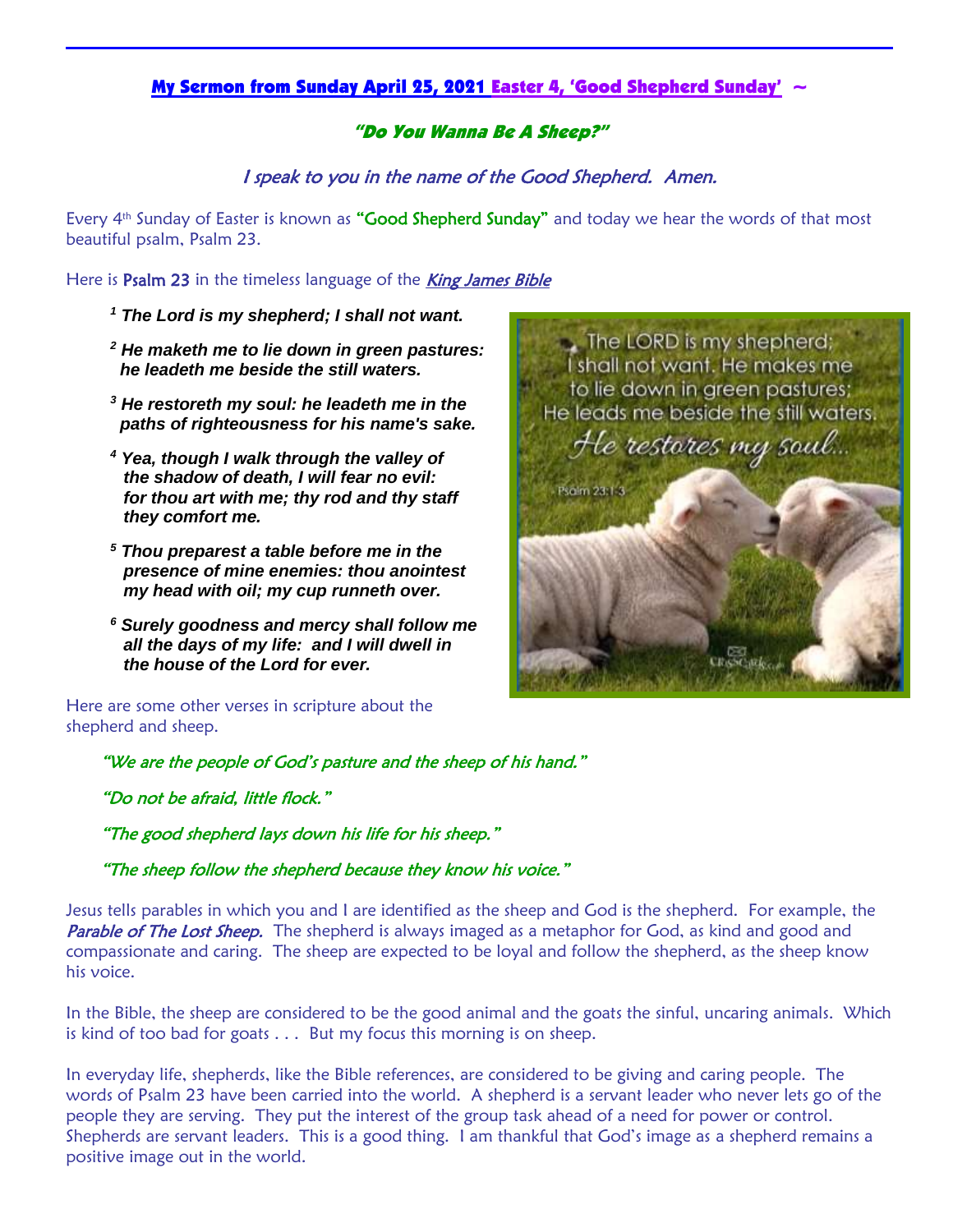Sadly, the metaphor of sheep representing people does not have a good image out in the world. This makes it difficult for us to decide that we wish to be God's sheep. We have to jump from one end of the spectrum to the other, from the secular view into the biblical view.

Sheep are considered to be not very smart. A person who is called a "sheep" is a person who mindlessly follows others and has no initiative or imagination. We are told not to engage in 'herd behaviour' and if we are managers or leaders, to not think of the people we lead as our 'flock.' This type of thinking is believed to undermine our potential.

In George Orwell's book *Animal Farm*, the sheep are easily led and have the lowest intelligence of all the animals at the farm. If we call someone a 'sheep,' it is considered to be an insult.

Research studies have been done by psychologists in order to determine our herd behavior, which is not endearing. We imitate other people's behaviour. For example, in one study, a group of people joined a crowd and these pre-selected people were told to gaze up into the sky. Within just a few seconds, hundreds of people around them started to gaze up into the sky. In another study, planted people stood up in a dentist's office whenever they heard a bell ring. Soon, everyone was standing up every time the bell rang, and that behaviour continued even when all the planted people left the room.

On the other end of the spectrum, when Jesus refers to us as sheep, he knows a lot about sheep and what you and I are called to do as believers. And these are beautiful spiritual teachings.

Sheep have no survival skills and if released into the wild they will not survive. They are totally dependent upon the shepherd.

The sheep do learn the voice of the shepherd and how to follow him. As Christians, we are dependent upon our Good Shepherd, the risen Christ, and we learn to recognize his voice and to follow it.

Let's examine some additional characteristics of sheep a little more closely



and explore why this image is used so much in the Bible and why sheep are mentioned over 500 times. And maybe this will make us WANNA BE A SHEEP!

Sheep will imitate others. This is a good thing if we are trying to do the right action and to imitate Christ. However, did you know that if a rope is tied a little bit off the ground before sheep are let out of a gate, the sheep at the front will naturally jump over the rope? If the rope is cut, the remaining sheep will continue to jump even though they don't need to.

Sheep can't get up without help. If a sheep is on its back, it cannot stand back up without the shepherd's help. When a sheep is injured, the sheep needs the help of a shepherd to bind its wounds and to get better. God heals the broken-hearted and raises us up on eagles' wings.

Sheep are not pack animals that carry burdens, like an ox or a camel or a donkey. We are to give our